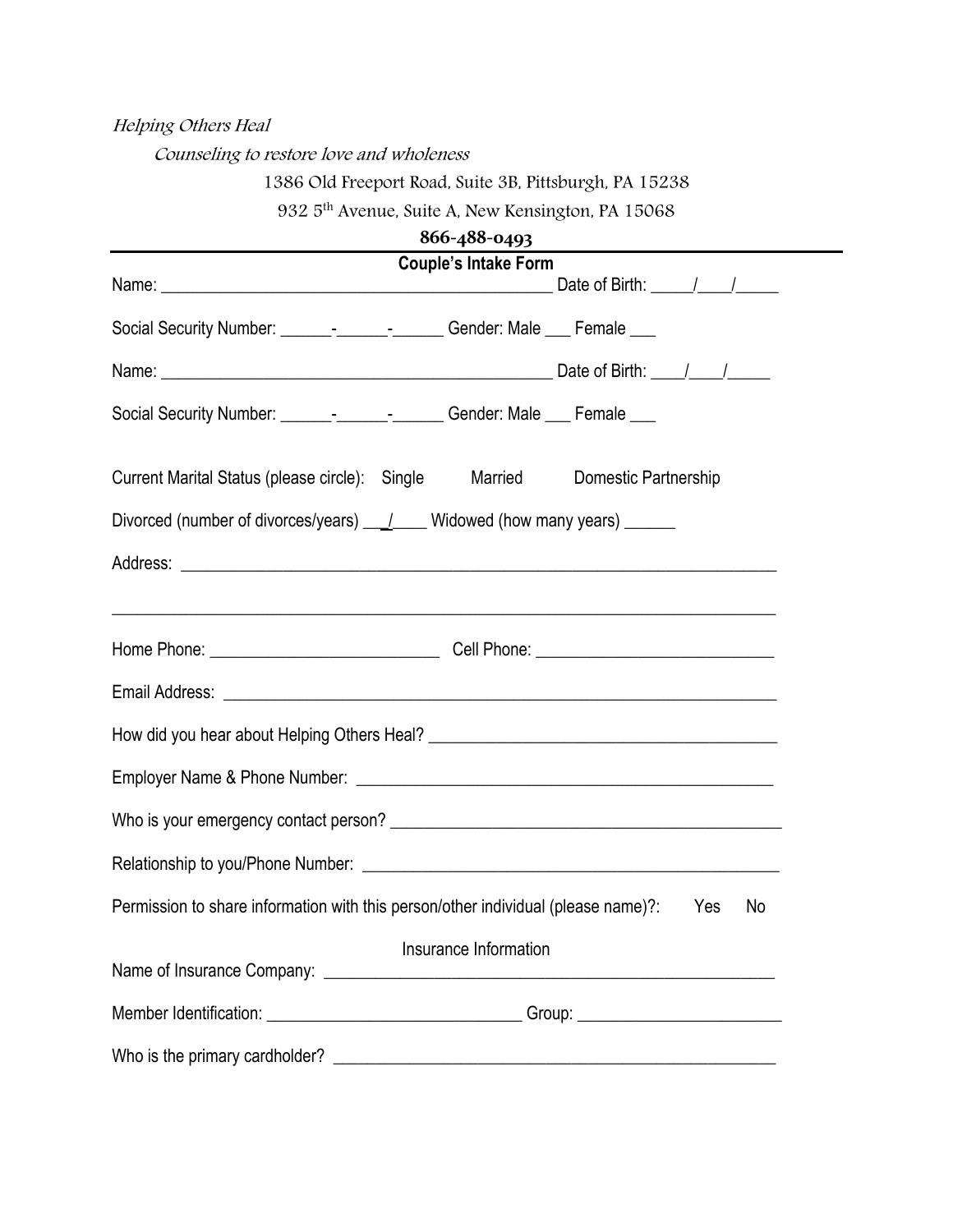# Consent for Treatment/Responsibilities in This Process:

As your therapist, it is my responsibility to inform you of the following; rates/insurance, session types, confidentiality and termination of therapy (voluntary and involuntary).

**Rates:** Intake session - \$200.00; Couple/Family session - \$200.00/hour; extended couple/family session - \$300.00/90 minutes; NSF check - \$40.00; late cancellation/missed session fee – I require 24 hours-notice for a cancellation) - \$80. 00. I currently accept the following insurance providers: Blue Cross Blue Shield and UPMC. I am also authorized to provide video sessions (telehealth) by these insurance carriers. *Please note: most insurance providers DO NOT cover marriage and family counseling.* I need to collect your copayments at the time of service (a condition of the insurance companies listed). If for some reason your insurance claim is denied, you will be responsible for the entire balance owed. A credit authorization form is required to be on file to cover the cost of sessions, copayments, late cancels/missed appointments. Your signature on this form is your understanding of this policy. Good Faith Estimate: Couple's therapy using the Emotionally Focused Couple's Therapy model is typically 6-20 sessions in duration. Should there be a need to extend sessions beyond that timeframe, we will have a discussion to establish new time limits/treatment goals.

#### **Confidentiality:**

Standard confidentiality issues are well known but bear repeating. If I feel as though you are a danger to yourself, I must, in an effort to protect you, seek help through your emergency contacts or agencies, such as the police department or crisis units/hospitals. If you disclose to me that you have a desire to harm someone else and there is a clear intention and plan to do so, I must protect the life of that individual as well and call upon resources to help them. Please note that the law requires me to report any harm to a child or an elderly person disclosed to me. *If you authorize your sessions to be paid through your insurance provider, they may ask for information regarding our sessions related to symptoms or diagnosis, your treatment planning goals (the purpose of you attending therapy sessions). the clinical notes/file and the dates that we met. Please note, if your record is requested, I must provide this information. In addition, if you provide a release of information for another third party to have access to your records from Helping Others Heal, such as a life insurance company, again, the nature of your diagnoses and notes may be disclosed. Please decide whether you are more comfortable with self-pay in more sensitive circumstances.* 

### **Limitations to confidentiality in couples/family sessions:**

I am providing this written policy to help therapy participants understand that when I participate in couples or family counseling, that "treatment unit" (couple or family unit) is seen as the "client." It is standard procedure to engage in "break-out sessions" where I will see participants individually. Please note that I will use my clinical discretion/best judgment on whether the information shared with me individually will be discussed in the treatment unit. Should you desire for the information that you discuss to not be shared, it is advisable that you seek the help of an individual counselor to disclose those matters in that setting. This "no secrets" policy is beneficial because it will allow me to discern an appropriate treatment path that will benefit the unit. If I am not free to use my clinical judgment to share accordingly, I may be forced to terminate treatment with the couple or family. Again, this policy is being disclosed in written form pursuant to having a clear understanding and expectation of the role I must play in this counseling process.

**Termination:** Therapy has a natural end. This is normally agreed upon by the therapist and the client when progress has been made and all issues have been addressed. There are occasions, however, when